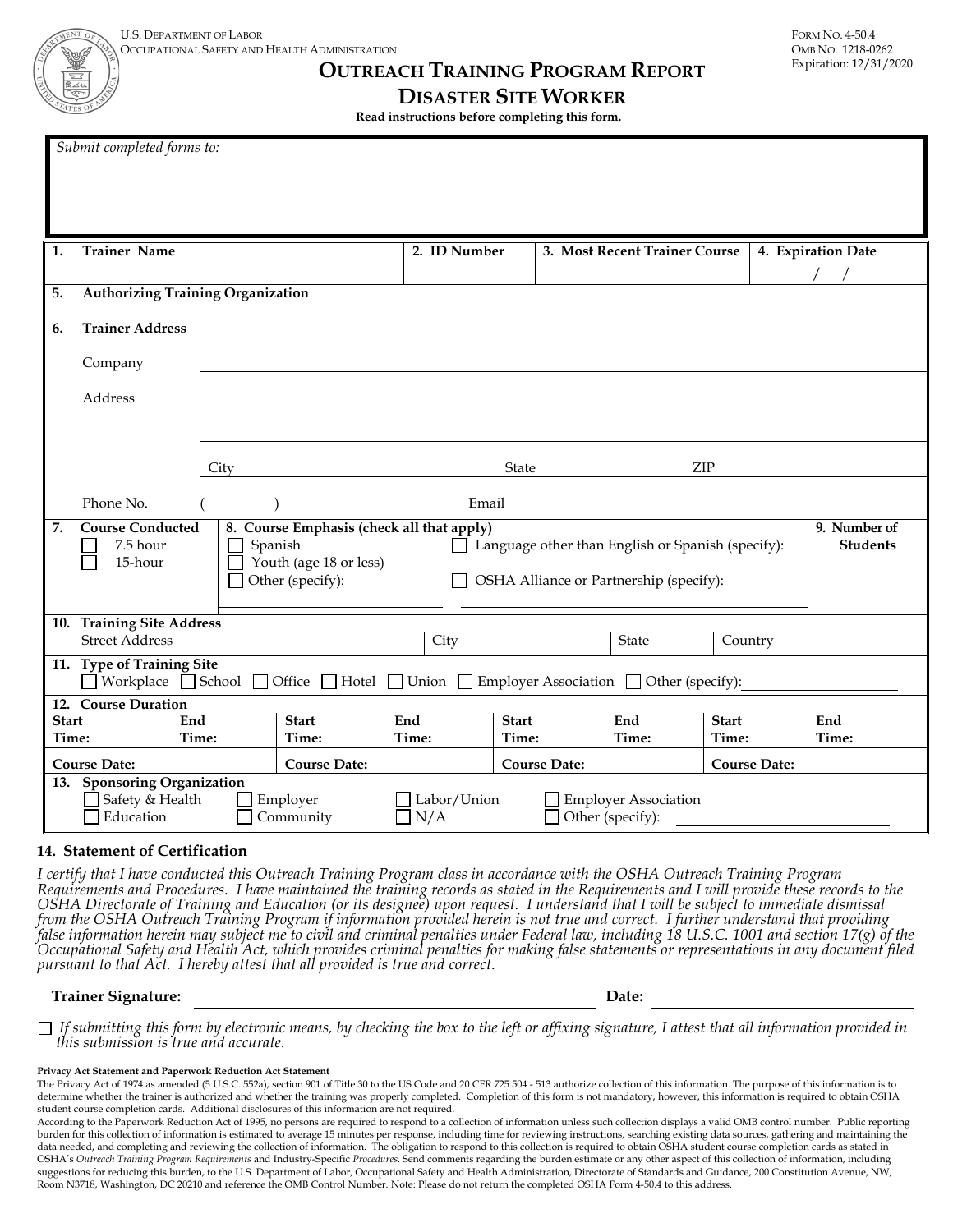**ENT O** 

# **OUTREACH TRAINING PROGRAM REPORT DISASTER SITE WORKER**

|                                                                | 15. Topic Outline                                      |  |  |  |  |  |  |  |
|----------------------------------------------------------------|--------------------------------------------------------|--|--|--|--|--|--|--|
| <b>15-Hour Topics</b>                                          |                                                        |  |  |  |  |  |  |  |
| *Indicate the amount of time spent on each topic in the class. |                                                        |  |  |  |  |  |  |  |
| <b>REQUIRED</b>                                                |                                                        |  |  |  |  |  |  |  |
| Hours <sup>*</sup>                                             |                                                        |  |  |  |  |  |  |  |
|                                                                | Introduction/Overview                                  |  |  |  |  |  |  |  |
|                                                                | Incident Command System/Unified Command System         |  |  |  |  |  |  |  |
|                                                                | Safety Hazards                                         |  |  |  |  |  |  |  |
|                                                                | Health Hazards                                         |  |  |  |  |  |  |  |
|                                                                | <b>CBRNE</b> Agents                                    |  |  |  |  |  |  |  |
|                                                                | <b>Traumatic Incident Stress Awareness</b>             |  |  |  |  |  |  |  |
|                                                                | Respiratory Protection                                 |  |  |  |  |  |  |  |
|                                                                | Other Personal Protective Equipment                    |  |  |  |  |  |  |  |
|                                                                | Decontamination                                        |  |  |  |  |  |  |  |
|                                                                | <b>Final Exercise</b>                                  |  |  |  |  |  |  |  |
|                                                                |                                                        |  |  |  |  |  |  |  |
|                                                                | <b>TOTAL HOURS</b>                                     |  |  |  |  |  |  |  |
|                                                                | 7.5-Hour Topics                                        |  |  |  |  |  |  |  |
| *Indicate the amount of time spent on each topic in the class. |                                                        |  |  |  |  |  |  |  |
|                                                                | <b>REQUIRED</b>                                        |  |  |  |  |  |  |  |
| Hours <sup>*</sup>                                             |                                                        |  |  |  |  |  |  |  |
|                                                                | Introduction                                           |  |  |  |  |  |  |  |
|                                                                | Safety Hazards and CBRNE Agents                        |  |  |  |  |  |  |  |
|                                                                | Health Hazards and Traumatic Incident Stress Awareness |  |  |  |  |  |  |  |
|                                                                | Personal Protective Equipment and Respirator Activity  |  |  |  |  |  |  |  |
|                                                                |                                                        |  |  |  |  |  |  |  |
|                                                                | Decontamination                                        |  |  |  |  |  |  |  |
|                                                                | Incident Command System                                |  |  |  |  |  |  |  |
|                                                                | <b>Final Exercise</b>                                  |  |  |  |  |  |  |  |
|                                                                |                                                        |  |  |  |  |  |  |  |

|     | 16. Student Names       |
|-----|-------------------------|
|     | (Names must be legible) |
| 1.  |                         |
| 2.  |                         |
| 3.  |                         |
| 4.  |                         |
| 5.  |                         |
| 6.  |                         |
| 7.  |                         |
| 8.  |                         |
| 9.  |                         |
| 10. |                         |
| 11. |                         |
| 12. |                         |
| 13. |                         |
| 14. |                         |
| 15. |                         |
| 16. |                         |
| 17. |                         |
| 18. |                         |
| 19. |                         |
| 20. |                         |
| 21. |                         |
| 22. |                         |
| 23. |                         |
| 24. |                         |
| 25. |                         |
| 26. |                         |
| 27. |                         |
| 28. |                         |
| 29. |                         |
| 30. |                         |
| 31. |                         |
| 32. |                         |
| 33. |                         |
| 34. |                         |
| 35. |                         |
| 36. |                         |
| 37. |                         |
| 38. |                         |
| 39. |                         |
| 40. |                         |